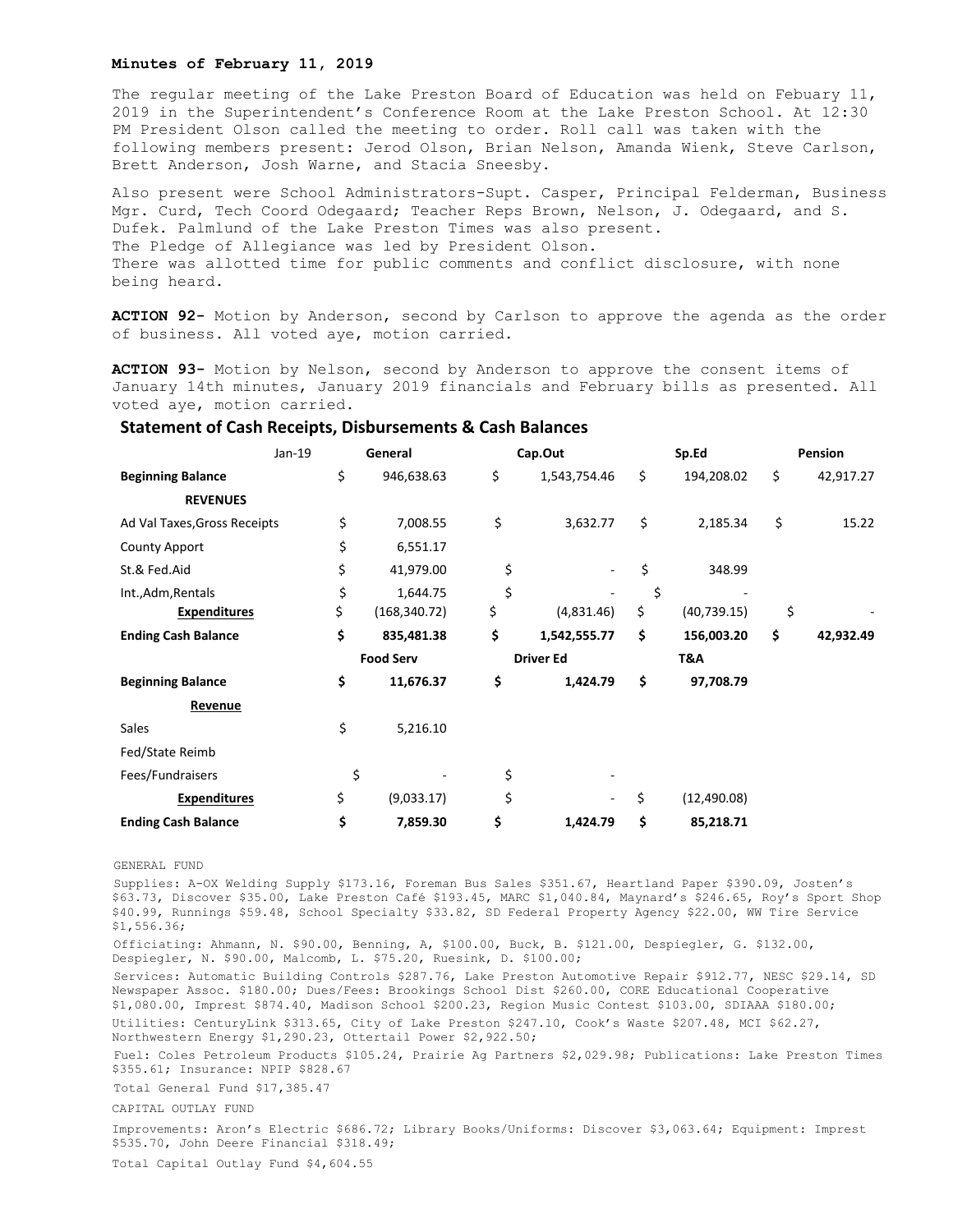SPECIAL EDUCATION FUND

Tuition: Children's Home Society of Sioux Falls \$3,824.91, Human Service Agency \$1,833.03, Dept. of Human Services \$5,315.72, Plankinton School District \$5,129.32, Sioux Falls School District \$955.36; Supplies: Discover \$59.95; Services: NESC \$2,856.25, Universal Pediatric Services \$200.00

Total Special Education Fund \$20,174.54

FOOD SERVICE FUND Supplies: Appeara \$158.10, Hillyards \$518.86; Food: Cash-Wa Distributing \$1,128.87, Dean Foods North Central \$471.90, Earthgrains \$207.69, Maynard's Food Center \$45.08, US Foods \$1,866.38; Services: Child & Adult Nutrition Services \$271.73, Culligan \$40.00 Total Food Service Fund \$4,708.61 Grand Total: \$46,873.17 **January Payroll:** General \$110,989.87 Benefits \$38,618.20; Special Education: \$12,402.29 Benefits: \$4,331.83; Food Service: \$4,129.63, Benefits \$1,468.95; Total January Payroll: \$171,940.77.

Supt Casper thanked the school board for their dedicated service to the Lake Preston School District and presented them with Certificates of Appreciation in honor of School Board Recognition Week.

Principal/Co-AD Felderman reported that the A/LP Football Cooperative would remain together as a Co-Op in the nine-man division as their appeal had been approved at the SDHSAA board meeting. He also updated the board on the current principal search, noting that he has already received eleven applications with four more inquiries. None were in-house.

Aron Bickett presented information along with a lighting demonstration highlighting different types of LED lighting options. He also presented quotes and rebates from Ottertail associated with each option.

Cathy Nelson presented a Power-Point on the Districts' State Report Card. Following that, Stacey Dufek and Jenna Odegaard informed the board about the NWEA Mapping program that will allow the school, teachers, and parents to track each student's progress through the school year, and in future years as well.

**ACTION 94-** Motion by Warne, second by Sneesby to approve lighting quote number #410 from Aron's Electric for the non-dimming LED bulb option. Discussion on the which option would be more beneficial in the end Nelson voted nay, all others voted aye. Motion passes with a 6-1 vote.

**ACTION 95-** Motion by Nelson to approve the tractor purchase as presented by Principal Felderman. No second was received. Motion died due to lack of a second.

**ACTION 96-** Motion by Anderson, second by Wienk to accept HVAC proposal for the lobby/lunchroom area. Warne voted nay, all others voted aye. Motion passes with a 6-1 vote. **ACTION 97-** Motion by Warne, second by Carlson to approve applying for a Homeland Security Grant that will be completed by Bus. Mngr Curd. All voted aye, motion carried. President Olson reported on the NESC meeting. They approved a work agreement with a Certified Occupational Therapy Assistant. They also approved Rodney Freeman to negotiate their contracts. NESC also offers a social thinking training with unlimited participants. Member Carlson updated the board on a bill that would allow boards to enter into executive session for school safety matters. Tech Coord Odegaard presented her quarterly tech report. Business Manager Curd presented the transportation fleet report that board would like to see semi-annually in July and January. Principal Felderman reported that the elementary staff is looking into a new math curriculum. Supt Casper reported that the snow days have been adding up, and added that he may ask for an additional board meeting to adjust the current school year calendar prior to the regular March meeting.